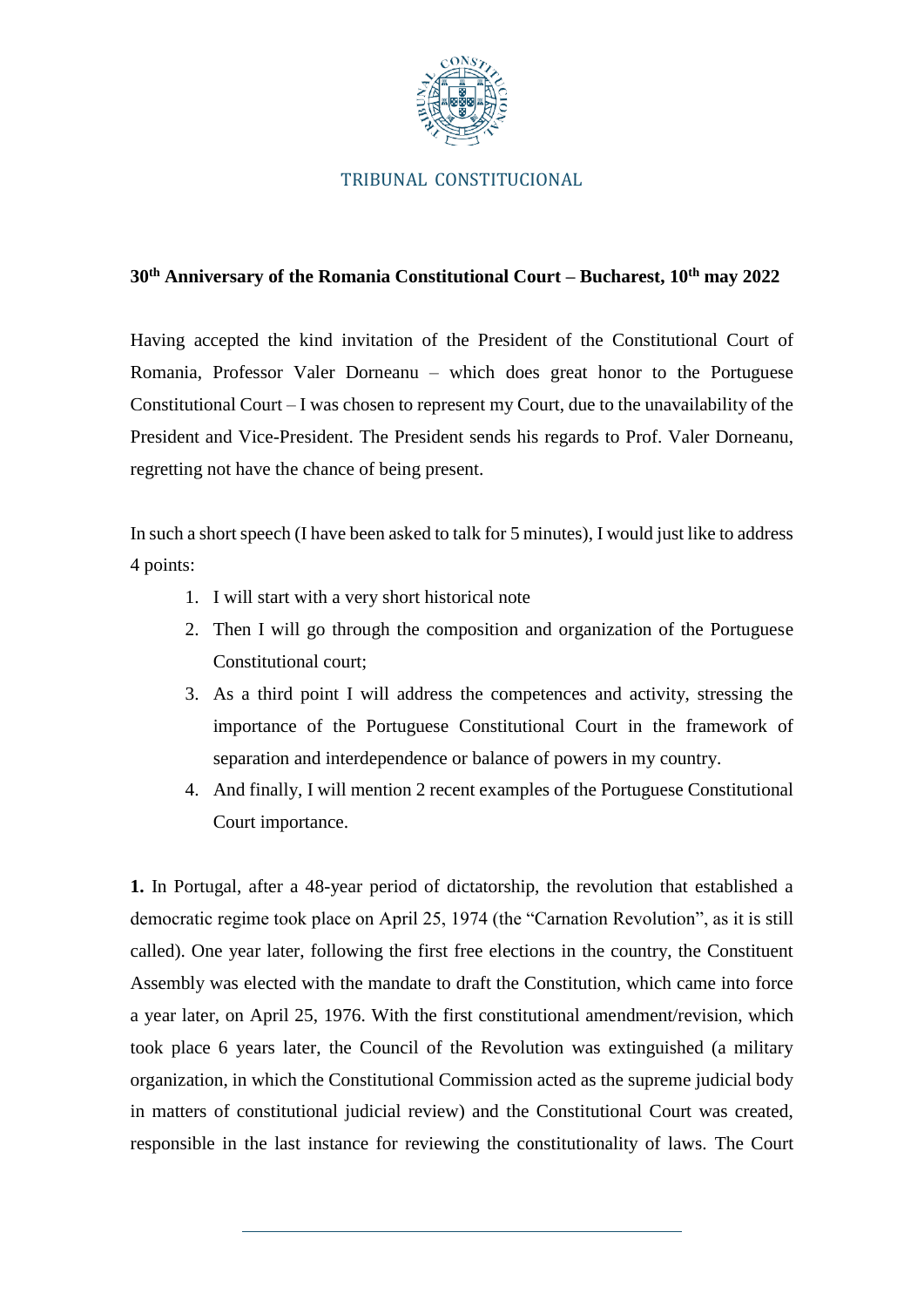

## TRIBUNAL CONSTITUCIONAL

began its activity in April 1983 which means that next year it will complete 40 years of activity.

**2.** In what concerns the organization and the powers of the Constitutional Court, it is composed of 13 Justices, 10 of them elected by Parliament ("Assembly of the Republic") and 3 chosen or co-opted by the remaining Justices. It is mandatory that 6 from the 13 Justices are career magistrates (judges from the other courts).

The President and Vice-President of the court are elected by the other justices, with no direct influence on the election – at all, as the Justices vote and the one to become President needs 8 votes out of 13.

**3.** The Portuguese Constitutional Court has operated with complete independence from political power throughout its existence, and is a fundamental institution within the framework of separation and interdependence of powers.

In addition to functioning as the decisive guarantor of the Constitution and the ultimate stronghold of the fundamental rights enshrined in the constitutional text, the political role of the Court is evident: some of the most relevant political issues and, at the same time, with greater importance to the community as a whole are usually subject to constitutionality review by our Court.

**4.** Taking just 2 examples of our more recent history in consideration:

- During the financial crisis of the last decade, within the context of the Eurozone public debt crisis, which lead to the intervention of the so-called Troika (composed by the European Commission, the European Central Bank and the International Monetary Fund), the Constitutional Court was requested to review several laws imposing severe measures with serious repercussions for citizens, namely civil servants.

- More recently, and concerning governmental actions taken in response to the Covid 19 Pandemic, the Court was requested to review the constitutionality of legal and regulatory measures taken by public authorities. These restrictive measures, approved